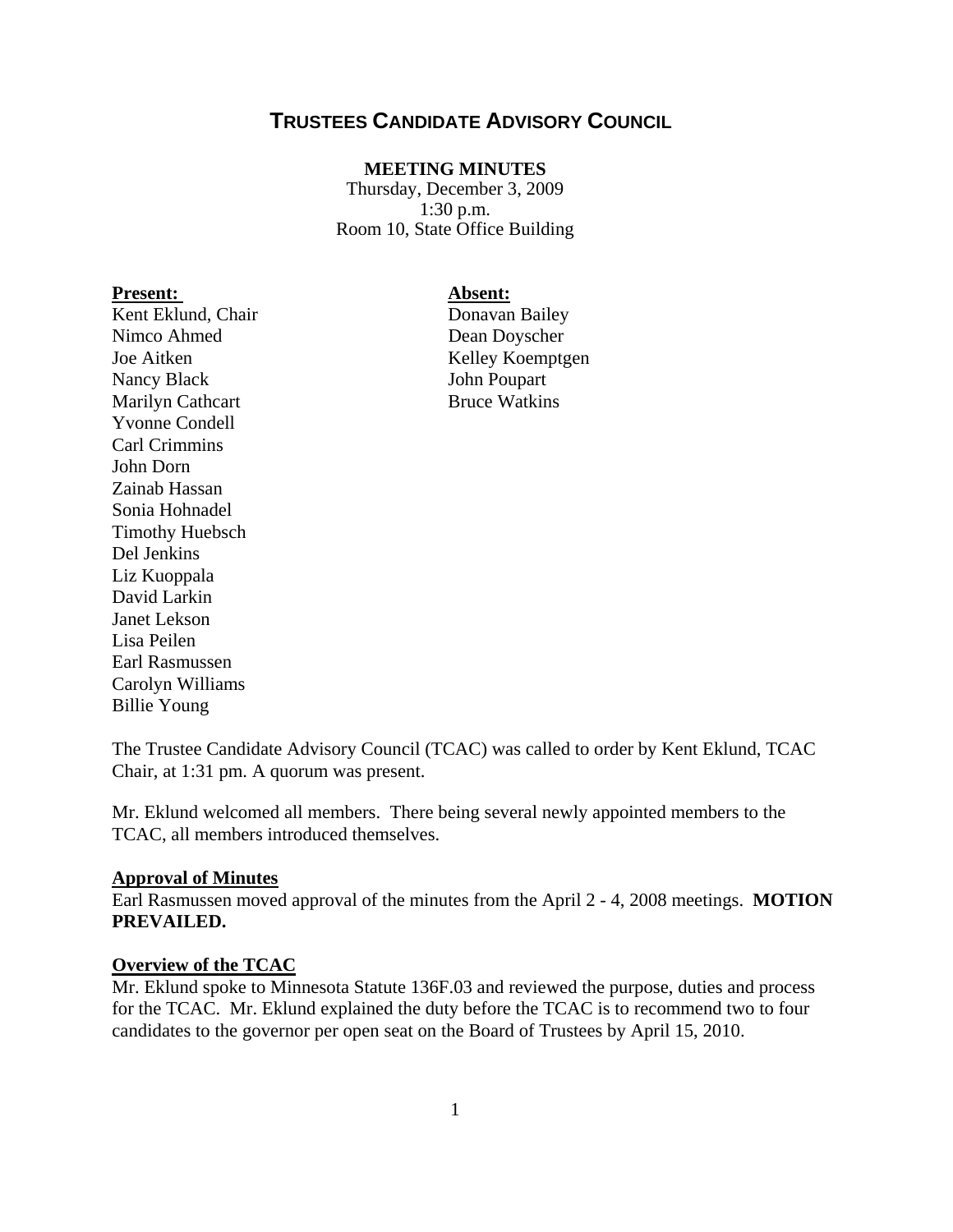Mr. Eklund reviewed Exhibit 5 "Criteria for Members of the Board of Trustees of the Minnesota State Colleges and Universities" and asked members to review a proposed addition to the criteria for action at the January meeting. He then reviewed Exhibit 6 "Responsibilities for Individual Members of the Board of Trustees".

Mr. Eklund reviewed the history of Board of Trustees Appointments by the Governor and noted in 2008, three of the four Board appointments were selected from the TCAC recommendations.

#### **Election of council chair and vice chair(s)**

Billie Young moved to nominate Kent Eklund as chair of the Trustee Candidate Advisory Council. Seconded. **MOTION PREVAILED.** 

Lisa Peilen moved to nominate Nancy Black as vice chair of the Trustee Candidate Advisory Council. Seconded. **MOTION PREVAILED.** 

#### **Council Member contact information**

Mr. Eklund reviewed the private and public contact list. He noted the private list was for Council member use only while the public list could be shared. Mr. Eklund asked members to review their contact information and submit any changes to Sally Kidd.

### **MnSCU board status and recruitment timeline**

Mr. Eklund explained there are four vacancies on the Board that must be filled: two at-large positions, one in Congressional District 1, and one in Congressional District 8. The four members with terms expiring are: Duane Benson, District 1; Ruth Grendahl, District 2; David Olson, At-large; and Thomas Reiner, District 8. Since the board does not have any current representation from District 1 or District 8, expiring members' terms notwithstanding, recruitment will be done for those two districts in addition to two at-large positions. The intentions of the incumbents are not known at this time.

Mr. Eklund reviewed Minnesota Statute 136F.0045, which states that the AFL-CIO is to recommend two to four candidates to the governor for an open seat in 2010 and every six years thereafter. Member discussion of how the statute will impact the TCAC process ensued.

Yvonne Condell moved the chair meet with legislative counsel to find out the legal implications of the new statute and how it will impact the TCAC process this cycle. **Motion Prevailed.**

Mr. Eklund then reviewed the 2009-10 TCAC schedule. Mr. Eklund informed members a meeting needs to be held before January 8, 2010 because of the deadline to mail recruitment letters and press releases. The January meeting was scheduled for Tuesday, January 5, 2010 at 1:30 pm. In the event of snow, members were asked to reserve Thursday, January 7, 2010 as well. Members then discussed the meeting in which applications would be screened and interviewees would be selected. It was decided this meeting would be held on Wednesday, March 3, 2010 at 1:30 pm. Finally, members discussed the schedule for the candidate interviews. It was decided the 2010 candidate interviews would be held on Wednesday, April  $7<sup>th</sup>$ , Thursday, April  $8<sup>th</sup>$  and Friday, April  $9<sup>th</sup>$ .